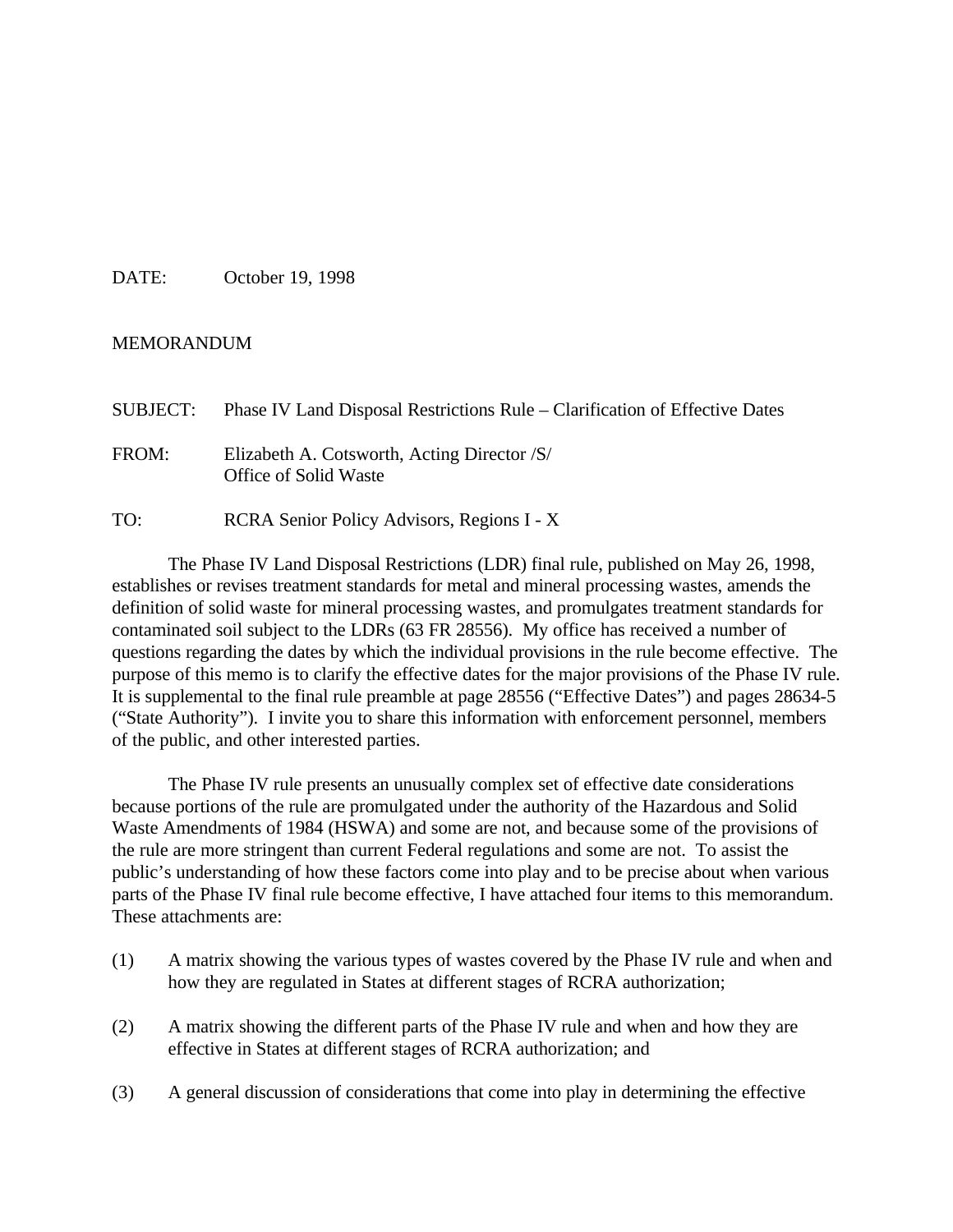dates of RCRA rules. These involve not only the normal practice of EPA regarding the effective dates of regulations we adopt, but also consideration of whether: (1) a regulation is promulgated under the HSWA; (2) a regulation is new or modifies previous regulations that may or may not have already been adopted by a State and for which the State has (or has not yet) been authorized; and (3) a regulation is more or less stringent than any preceding regulation it may modify; and

(4) A copy of an OSW memorandum dated December 19, 1994 explaining one circumstance in which EPA will not override authorized State treatment standards.

Please note that the first two documents contain essentially the same information, but are organized quite differently so that audiences with different types of questions can use whichever document better suits their needs. The third attachment is a more general background discussion, with some examples from the Phase IV rule used to illustrate various scenarios. Attachment Four is referenced in the other attachments.

On a related, but separate matter, I would like to highlight a separate point of confusion in the "effective dates" section of the Phase IV rule at 63 FR 28556. The word "except" was inadvertently omitted in the first line. EPA plans to correct this point of confusion in an upcoming Federal Register technical correction to the Phase IV rule. For your information, the section should have read as follows, with the missing word shown in italics:

"EFFECTIVE DATES: This final rule is effective on August 24, 1998 *except:*

- Prohibition on underground injection of certain wastes at 40 CFR Section 148.18, which is effective May 26, 2000;
- Definition of solid waste provisions at Section 261.2, 261.4(a)(15), and 261.4(b), which are effective November 27, 1998;
- Exclusion of recycled wood preserving wastewaters at Section  $261.4(a)(9)$ , which is effective May 26, 1998;
- Prohibition on land disposal of wastes from elemental phosphorus processing and on mixed radioactive wastes at Section 268.34(b), which are effective May 26, 2000; and
- Land Disposal Restrictions treatment standards at Section 268.49 for soil contaminated with previously prohibited wastes, which are effective on May 26, 1998."

I hope this information will be useful in implementing the Phase IV Rule. If you have questions, please direct them to Sue Slotnick, in the Waste Treatment Branch of the Office of Solid Waste, at (703) 308-8462.

**Attachments**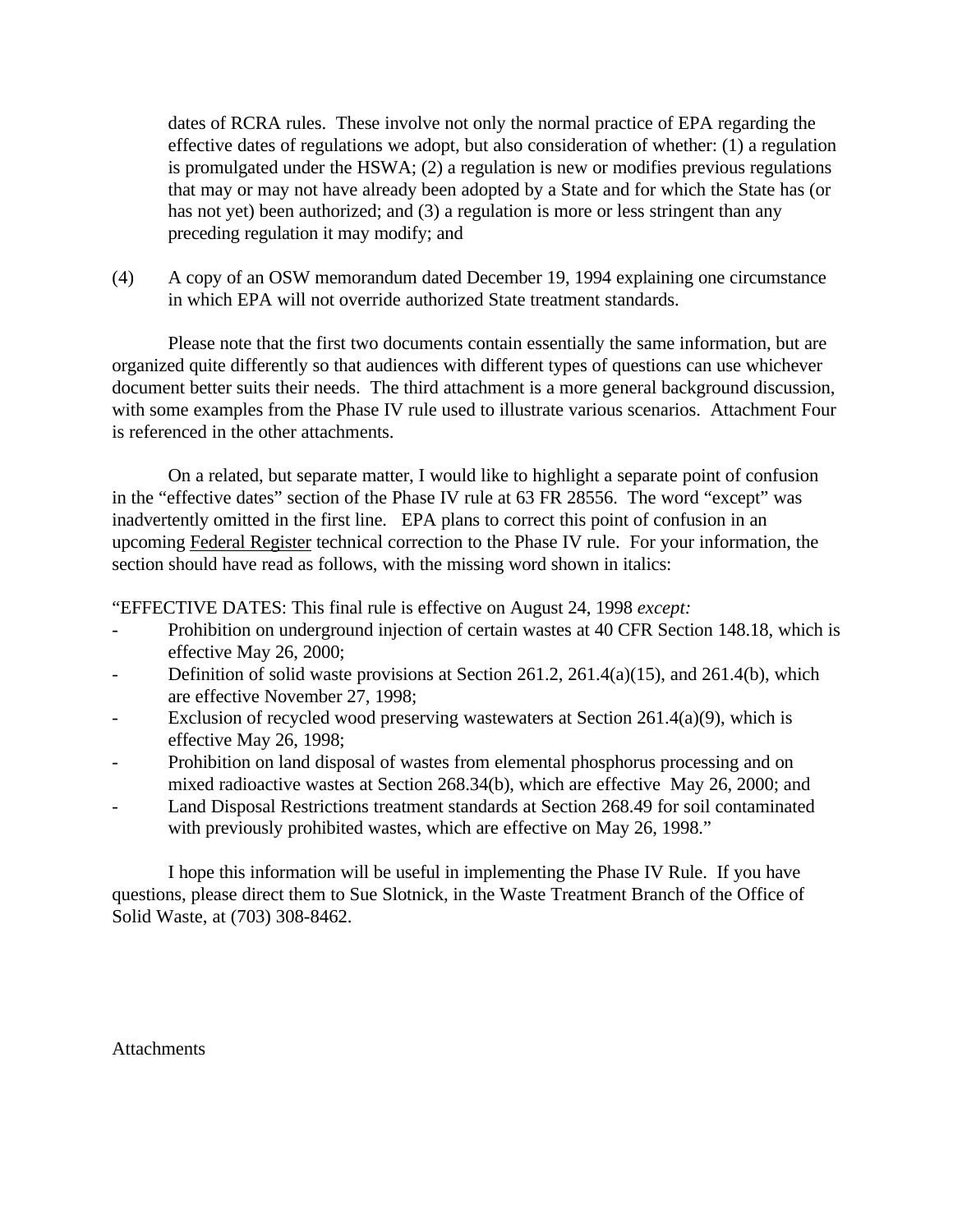#### **ATTACHMENT ONE**

#### **Table A: Waste Treatment Requirements by Waste Type and State Authorization Status**

DEFINITIONS: 1. "Fed" means the federal Part 268 requirements in the Phase IV final rule apply, including the §268.48 universal treatment standards (UTS) for underlying hazardous constituents (UHCs).

2. "State" means that there is an existing authorized State treatment standard and that the existing State standard applies until the State adopts the Phase IV final rule. (Note: for wastes for which there is no existing State standard, "Fed" applies.)

|                                                                                        |                                                   | <b>Status of State authorization for LDR rules</b>                                        |                                                              |                                                                                   |                                                                               |                                                                         |                                                                             |                                                                                 |
|----------------------------------------------------------------------------------------|---------------------------------------------------|-------------------------------------------------------------------------------------------|--------------------------------------------------------------|-----------------------------------------------------------------------------------|-------------------------------------------------------------------------------|-------------------------------------------------------------------------|-----------------------------------------------------------------------------|---------------------------------------------------------------------------------|
| <b>WASTE</b>                                                                           | <b>State not</b><br>authorized for<br><b>LDRs</b> | <b>State authorized</b><br>for LDRs up to<br>but not including<br>the Third Third<br>rule | <b>State</b><br>authorized for<br><b>Third Third</b><br>rule | <b>State authorized</b><br>for 1993 rule for<br>ignitable and<br>corrosive wastes | <b>State</b><br>authorized for<br><b>Phase II</b>                             | <b>State authorized for</b><br><b>Phase III</b>                         | <b>Material</b> is<br>a haz<br>waste in<br>State's<br>authorized<br>program | <b>Material</b> is<br>not a haz<br>waste in<br>State's<br>authorized<br>program |
| D004 - D011 TC metal waste                                                             | Fed                                               | Fed                                                                                       | Fed                                                          | Fed                                                                               | Fed                                                                           | Fed                                                                     | N/A                                                                         | N/A                                                                             |
| Characteristic mineral<br>processing wastes with metal<br>constituents                 | Fed                                               | N/A                                                                                       | N/A                                                          | N/A                                                                               | N/A                                                                           | N/A                                                                     | Fed                                                                         | <b>State</b>                                                                    |
| D001 ignitable and D002<br>corrosive wastes required to<br>meet 268.48 for metal UHCs. | Fed                                               | Fed                                                                                       | Fed                                                          | State                                                                             | State (the State<br>UTS apply until<br>State adopts<br>Phase IV metal<br>UTS) | State (the State UTS<br>apply until State adopts<br>Phase IV metal UTS) | N/A                                                                         | N/A                                                                             |
| D003 reactive wastes required<br>to meet 268.48 for metal<br><b>UHCs</b>               | Fed                                               | Fed                                                                                       | Fed                                                          | State                                                                             | State                                                                         | State                                                                   | N/A                                                                         | N/A                                                                             |
| D012 to D043 required to<br>meet 268.48 for metal UHCs                                 | Fed                                               | Fed                                                                                       | Fed                                                          | Fed                                                                               | State                                                                         | State                                                                   | N/A                                                                         | N/A                                                                             |
| Listed wastes with regulated<br>metal constituents                                     | Fed                                               | <b>State</b>                                                                              | State                                                        | <b>State</b>                                                                      | <b>State</b>                                                                  | State                                                                   | N/A                                                                         | N/A                                                                             |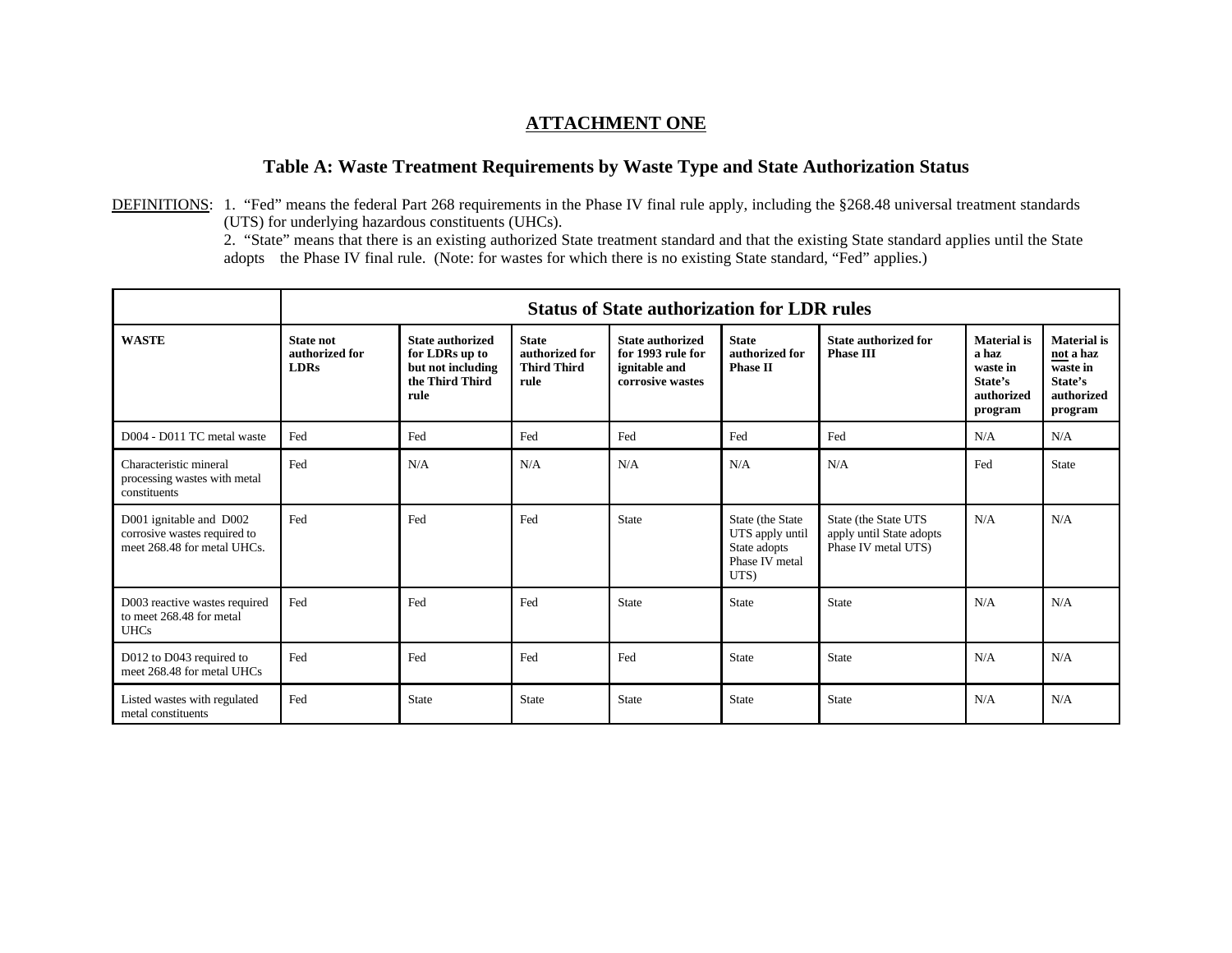#### **ATTACHMENT ONE**

### **Table B: Applicability of Soil Treatment Standards**

DEFINITIONS: 1. "Fed" means the soil standards in Phase IV are applicable unless the State has a more stringent treatment standard in which case the State standard applies.

2. "State" means an existing State treatment standard applies.

| <b>SOIL CONTAMINATED</b><br><b>WITH: 1/</b> | <b>State not</b><br>authorized for<br><b>LDRs</b> | <b>State authorized</b><br>for LDRs up to<br>but not including<br>the Third Third<br>rule | <b>State</b><br>authorized for<br><b>Third Third</b><br>rule | <b>State authorized</b><br>for 1993 rule for<br>ignitable and<br>corrosive wastes | <b>State</b><br>authorized for<br><b>Phase II</b> | <b>State authorized for</b><br><b>Phase III</b> | Material is<br>a haz<br>waste in<br>State's<br>authorized<br>program | <b>Material</b> is<br>not a haz<br>waste in<br>State's<br>authorized<br>program |
|---------------------------------------------|---------------------------------------------------|-------------------------------------------------------------------------------------------|--------------------------------------------------------------|-----------------------------------------------------------------------------------|---------------------------------------------------|-------------------------------------------------|----------------------------------------------------------------------|---------------------------------------------------------------------------------|
| $D004 - D011$                               | Fed                                               | Fed                                                                                       | State                                                        | State                                                                             | <b>State</b>                                      | <b>State</b>                                    | N/A                                                                  | N/A                                                                             |
| Characteristic mineral<br>processing wastes | Fed                                               | Fed                                                                                       | Fed                                                          | Fed                                                                               | Fed                                               | Fed                                             | Fed                                                                  | N/A                                                                             |
| D001, D002                                  | Fed                                               | Fed                                                                                       | Fed                                                          | State                                                                             | <b>State</b>                                      | <b>State</b>                                    | N/A                                                                  | N/A                                                                             |
| D <sub>003</sub>                            | Fed                                               | Fed                                                                                       | Fed                                                          | Fed                                                                               | Fed                                               | <b>State</b>                                    | N/A                                                                  | N/A                                                                             |
| D012 to D043                                | Fed                                               | Fed                                                                                       | Fed                                                          | Fed                                                                               | <b>State</b>                                      | <b>State</b>                                    | N/A                                                                  | N/A                                                                             |
| Listed wastes                               | Fed                                               | <b>State</b>                                                                              | <b>State</b>                                                 | State                                                                             | <b>State</b>                                      | <b>State</b>                                    | N/A                                                                  | N/A                                                                             |

1/ For all characteristic and listed wastes below, the treatment standards apply to all hazardous constituents subject to treatment, including underlying hazardous constituents. See §268.49 (d).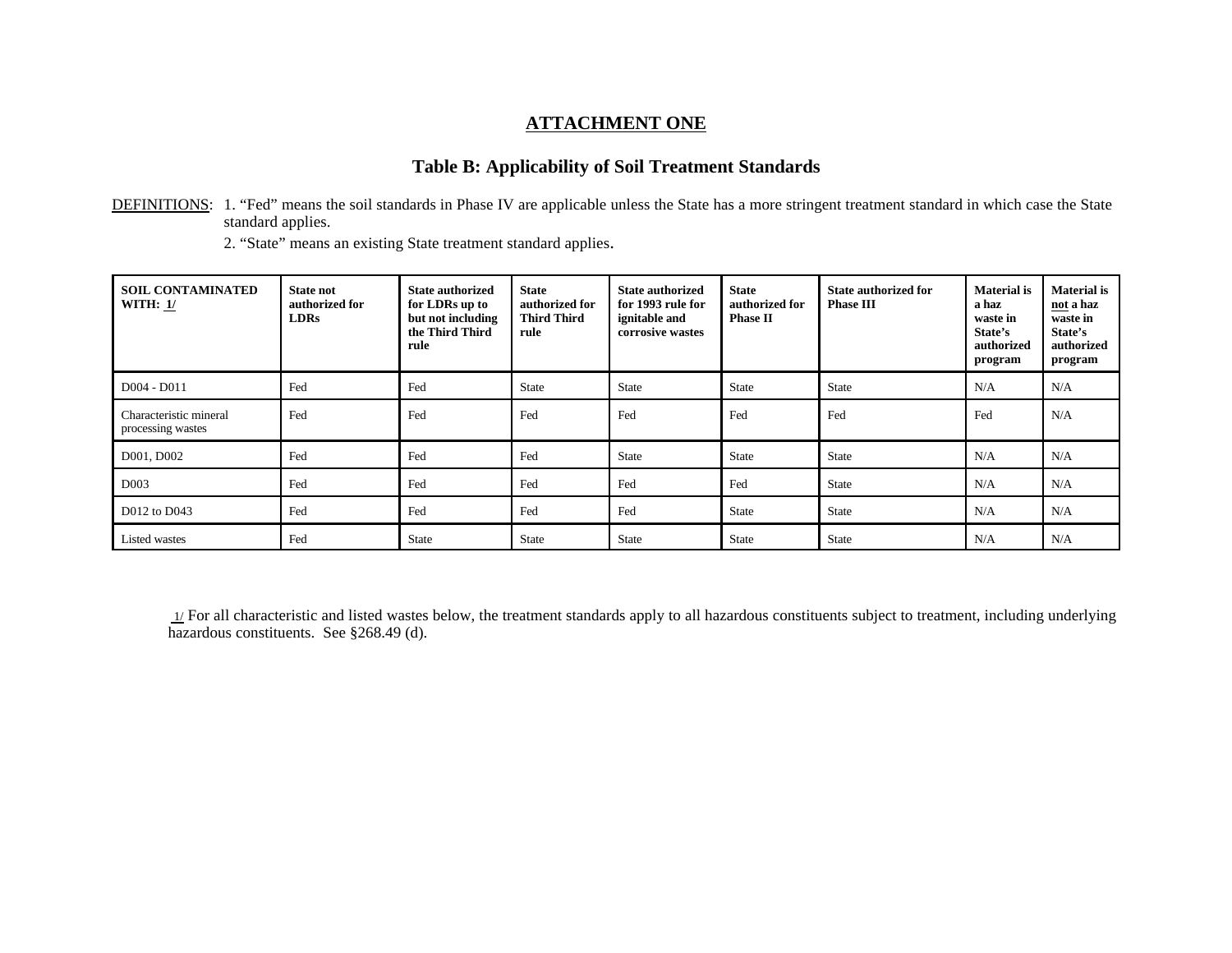| <b>Description of provision</b>                                                                                                                                                                                                                                                                                                                                                                                                                                                                                                                                                                                                                                                             | <b>Effective date</b> | Effect of State authorization status on effective date                                                                                                                                                                                                                                                                                                                                                                                                                                                                                                                                                                                                                                                                                                                                                                                                                                                                                                                                                                                                                                                                                                                                                                                                           | <i><b>40 CFR</b></i><br>citation in<br><b>Phase IV rule</b>                                                                                                |
|---------------------------------------------------------------------------------------------------------------------------------------------------------------------------------------------------------------------------------------------------------------------------------------------------------------------------------------------------------------------------------------------------------------------------------------------------------------------------------------------------------------------------------------------------------------------------------------------------------------------------------------------------------------------------------------------|-----------------------|------------------------------------------------------------------------------------------------------------------------------------------------------------------------------------------------------------------------------------------------------------------------------------------------------------------------------------------------------------------------------------------------------------------------------------------------------------------------------------------------------------------------------------------------------------------------------------------------------------------------------------------------------------------------------------------------------------------------------------------------------------------------------------------------------------------------------------------------------------------------------------------------------------------------------------------------------------------------------------------------------------------------------------------------------------------------------------------------------------------------------------------------------------------------------------------------------------------------------------------------------------------|------------------------------------------------------------------------------------------------------------------------------------------------------------|
| Land Disposal Restrictions for<br>wastes, soil, and debris<br>exhibiting the Toxicity<br>Characteristic (TC) for metals.<br>This includes both the<br>characteristic metal wastes<br>regulated in the Third Third<br>LDR rule and those not<br>regulated in that rule because<br>they passed the Extraction<br>Procedure (EP) test then in<br>effect. The Phase IV LDRs<br>state that wastes exhibiting the<br>Toxicity Characteristic (TC) for<br>metals are prohibited from land<br>disposal unless they meet LDR<br>treatment standards, and that all<br>underlying hazardous<br>constituents (UHCs) in the<br>waste must meet the new<br><b>Universal Treatment Standards</b><br>(UTS). | August 24, 1998       | These LDR requirements are HSWA regulations that are more stringent<br>than previous federal requirements, and therefore took<br>effect in all States, regardless of authorization status, as of 90 days after<br>publication of the Phase IV final rule. Even in States authorized for the<br>Phase II LDR rule and thus with authorized UTS for metal constituents,<br>the new concentration levels for metals in the Phase IV rule apply to TC<br>metal and characteristic mineral processing wastes because these wastes<br>have never had UHC requirements before.<br>[Note: the new Phase IV concentration levels for metal constituents will<br>also apply to TC metal wastes without underlying hazardous constituents,<br>i.e., to the key metal that makes the waste characteristic. This is true<br>even in States that are authorized for the old (Third Third) treatment<br>standards for EP/TC metal wastes. The reason is that the Phase IV LDRs<br>require meeting UTS standards different than the metal characteristic<br>level.]<br>[For detail on the effect of State authorization on the effective date for soil]<br>contaminated with TC metal wastes and mineral processing wastes, see<br>the section concerning soil standards below.] | Prohibition at<br>§268.34;<br>requirement to<br>treat UHCs at<br>$$268.40$ (e);<br>and treatment<br>standards at<br>$§$ §268.40,<br>268.48, and<br>268.49. |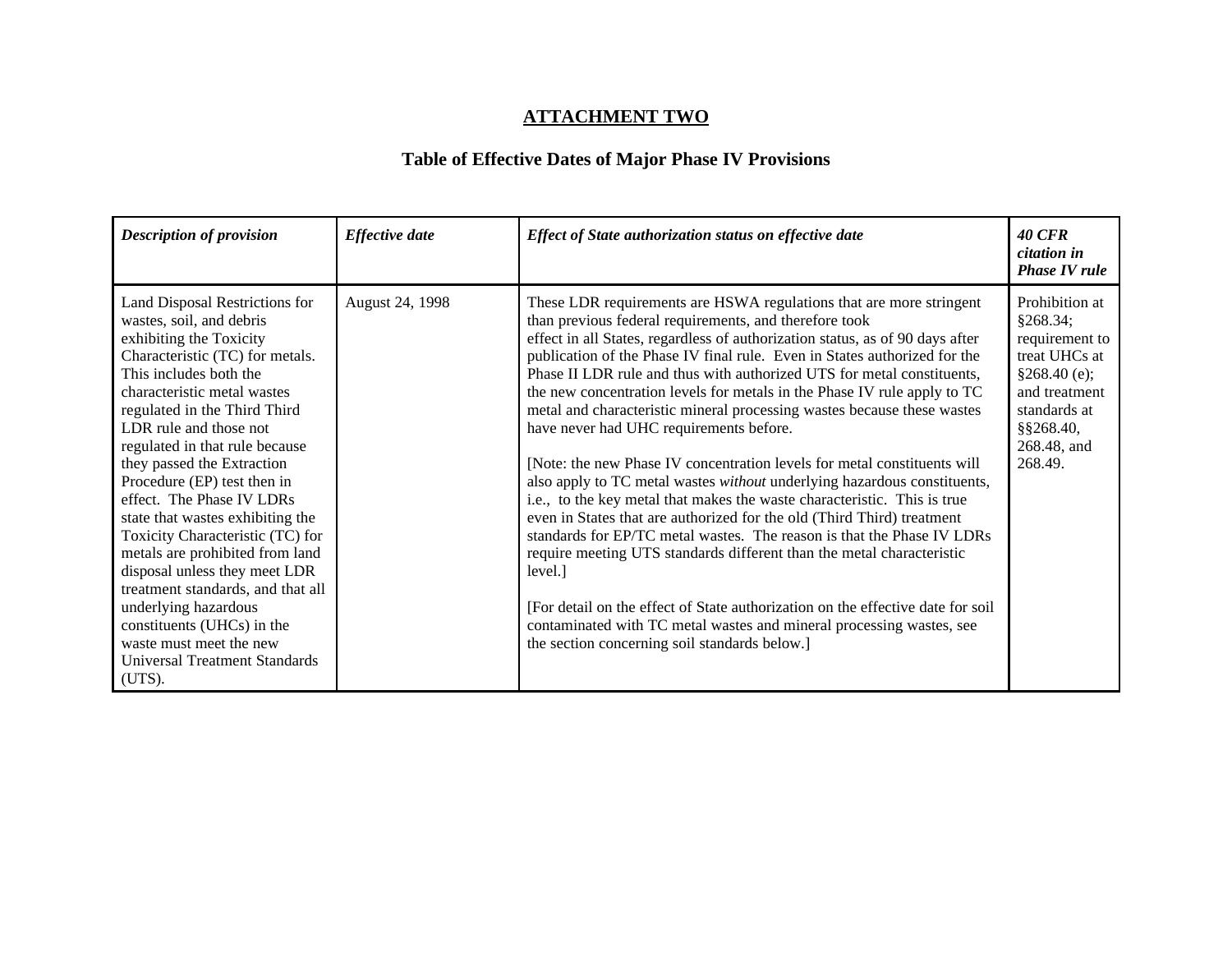| <b>Description of provision</b>                                                                                                                 | <b>Effective date</b> | Effect of State authorization status on effective date                                                                                                                                                                                                                                                                                           | <b>40 CFR</b><br>citation in<br><b>Phase IV rule</b>                                                                                                     |
|-------------------------------------------------------------------------------------------------------------------------------------------------|-----------------------|--------------------------------------------------------------------------------------------------------------------------------------------------------------------------------------------------------------------------------------------------------------------------------------------------------------------------------------------------|----------------------------------------------------------------------------------------------------------------------------------------------------------|
| Land Disposal Restrictions for<br>Characteristic mineral<br>processing wastes, soil, and<br>debris (including manufactured<br>gas plant waste). | August 24, 1998       | The LDRs are effective in all States, provided the material is a solid waste<br>and a hazardous waste under a State's authorized program. Phase IV<br>treatment standards apply to any characteristic mineral processing wastes,<br>whether ignitable, corrosive, reactive, organic TC, or metal TC. These are<br>newly prohibited in this rule. | Prohibition at<br>§268.34;<br>requirement to<br>treat UHCs at<br>\$268.40(e);<br>and treatment<br>standards at<br>$§$ §268.40,<br>268.48, and<br>268.49. |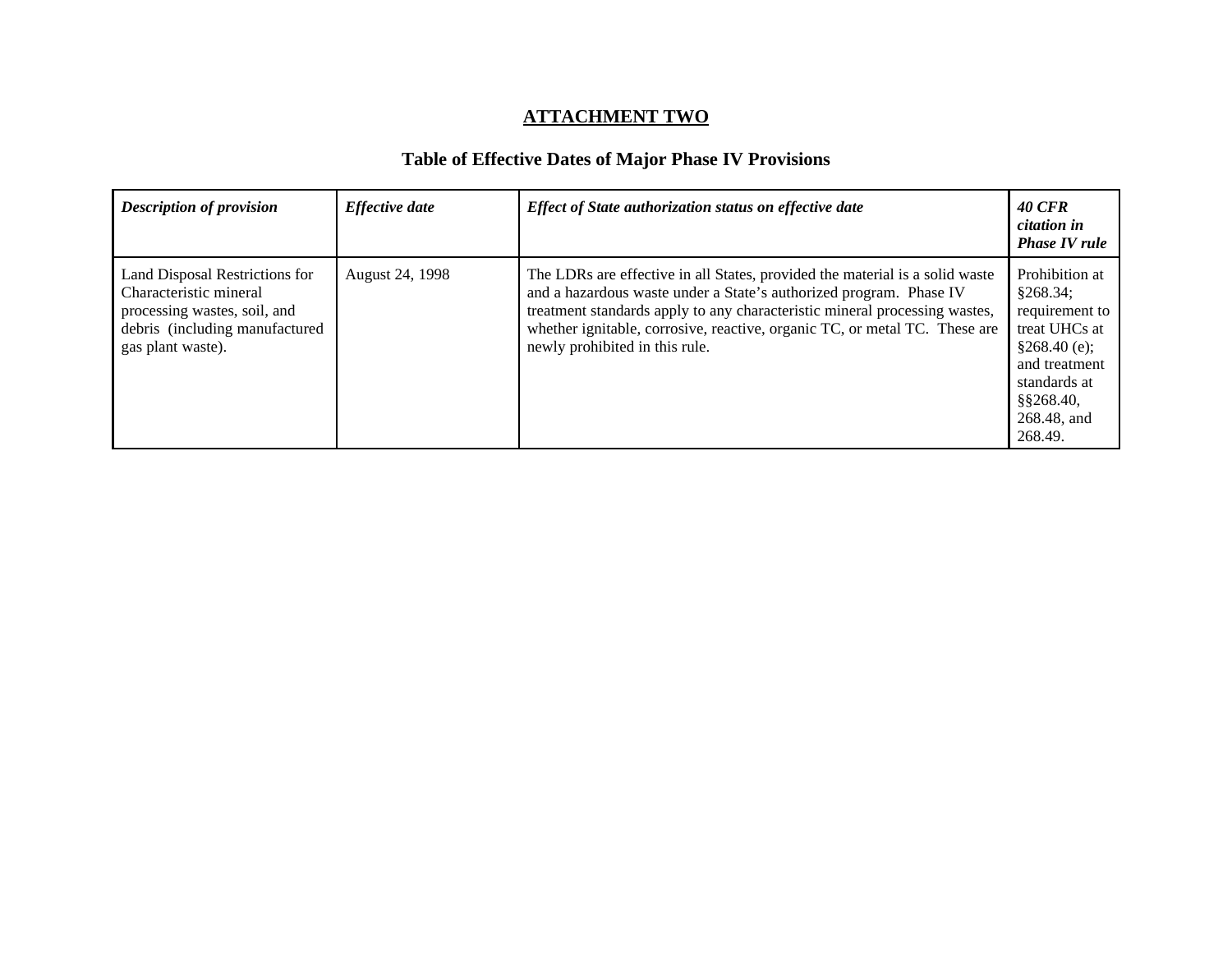| <b>Description of provision</b>                                                                                                                                                                                                                                                          | <b>Effective date</b>                                                                   | Effect of State authorization status on effective date                                                                                                                                                                                                                                                                                                                                                                                                                                                                                                                                                                                                                                                                                                                                                                                                                                                                                                                                                                                                                                                                                                                                                                                                                                                                                                                                                                                                                                                        | <b>40 CFR</b><br>citation in<br><b>Phase IV rule</b> |
|------------------------------------------------------------------------------------------------------------------------------------------------------------------------------------------------------------------------------------------------------------------------------------------|-----------------------------------------------------------------------------------------|---------------------------------------------------------------------------------------------------------------------------------------------------------------------------------------------------------------------------------------------------------------------------------------------------------------------------------------------------------------------------------------------------------------------------------------------------------------------------------------------------------------------------------------------------------------------------------------------------------------------------------------------------------------------------------------------------------------------------------------------------------------------------------------------------------------------------------------------------------------------------------------------------------------------------------------------------------------------------------------------------------------------------------------------------------------------------------------------------------------------------------------------------------------------------------------------------------------------------------------------------------------------------------------------------------------------------------------------------------------------------------------------------------------------------------------------------------------------------------------------------------------|------------------------------------------------------|
| Modified UTS for all metal<br>hazardous constituents in listed<br>and in non-Phase IV<br>characteristic wastes. (Non-<br>Phase IV characteristic wastes<br>are ignitable, corrosive,<br>reactive, and TC wastes except<br>the TC metal and characteristic<br>mineral processing wastes.) | August 24, 1998 in<br>unauthorized States.<br>See next column for<br>authorized States. | The effective date depends not only on the State's authorization status, but<br>on the particular waste.<br>In States that are authorized for LDR rules promulgated prior to<br>1.<br>the Phase II rule (e.g. the Solvents and Dioxins rule, or the Third<br>Third rule) but are not authorized for the Phase II rule, treatment<br>standards are in effect as follows:<br>For listed wastes regulated by a federal rule for which<br>the State is authorized, the existing authorized treatment<br>standards, including the particular constituent<br>concentration levels appearing in the State rules, remain<br>in effect until the State is authorized for the Phase II<br>rule. This is consistent with the December 19, 1994<br>memo (Attachment Four) which states: "the States<br>authorized for some or all of the LDRs will continue to<br>implement those portions of the program for which they<br>are authorized."<br>For <i>listed</i> wastes regulated by a federal rule but not<br>$\bullet$<br>under an authorized State rule and which contain metal<br>constituents (e.g. newly-listed wastes such as K088), the<br>new Phase IV UTS concentration levels apply. This is<br>because there is no authorized State-established<br>treatment standard for these wastes.<br>For non-Phase IV characteristic wastes containing metal<br>UHCs, the UTS promulgated in the Phase IV rule at 40<br>CFR 268.48 apply to the UHCs because the State has no<br>authorized requirement to treat UHCs. | §§268.40 and<br>268.48                               |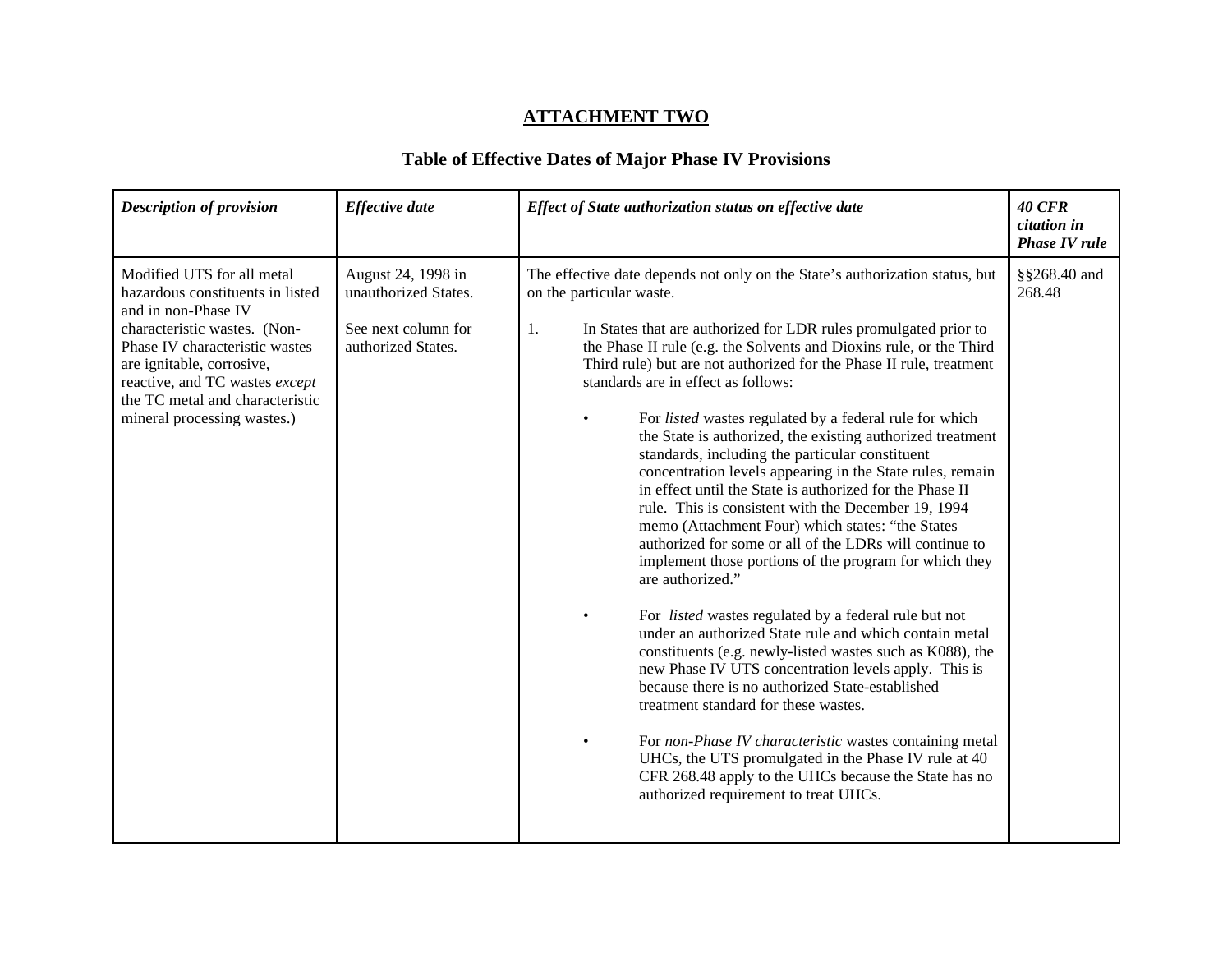| <b>Description of provision</b>                                                                                                                                            | <b>Effective date</b>                                                                     | Effect of State authorization status on effective date                                                                                                                                                                                                                                                                                                                                                                                                                                                                                                                                                                                                                                                                                                                                                                                                                                    | <b>40 CFR</b><br>citation in<br><b>Phase IV rule</b> |
|----------------------------------------------------------------------------------------------------------------------------------------------------------------------------|-------------------------------------------------------------------------------------------|-------------------------------------------------------------------------------------------------------------------------------------------------------------------------------------------------------------------------------------------------------------------------------------------------------------------------------------------------------------------------------------------------------------------------------------------------------------------------------------------------------------------------------------------------------------------------------------------------------------------------------------------------------------------------------------------------------------------------------------------------------------------------------------------------------------------------------------------------------------------------------------------|------------------------------------------------------|
| Modified UTS, contd.                                                                                                                                                       |                                                                                           | In States that are authorized through the Phase II or Phase III<br>2.<br>LDR rules and thus have authorized treatment standards for some<br>or all non-Phase IV characteristic wastes, the existing State<br>treatment standards remain in effect for such wastes until the<br>States are authorized for Phase IV. This is true for all <i>listed</i> and<br><i>characteristic</i> wastes for which the State has an authorized<br>treatment standard, and is consistent with the December 1994<br>memorandum (Attachment Four). One result is that the<br>numerical UTS level for a metal constituent in a non-Phase IV<br>waste (e.g., D018) may differ from the level for that same<br>constituent in a Phase IV waste (e.g., D008) until Phase IV<br>authorization occurs.<br>[Note: if a waste has multiple waste codes, the more stringent standard<br>applies. 40 CFR 268.40 (c).] |                                                      |
| Conditional exclusion for<br>secondary materials from<br>mineral processing, and other<br>changes to the definition of<br>solid waste for mineral<br>processing materials. | November 27, 1998 in<br>unauthorized States.<br>See next column for<br>authorized States. | Since the definition of solid waste is a non-HSWA provision, the Phase IV<br>changes are effective November 27, 1998 in unauthorized States. In<br>authorized States, the Phase IV changes are not effective until the States<br>adopt and become authorized for them. States are required to become<br>authorized for changes to the status of characteristic by-products and<br>sludges at §261.2 because those changes are more stringent than existing<br>federal regulations. States are not required to become authorized for the<br>change to the status of spent materials at $\S261.2$ , because that provision is<br>less stringent.                                                                                                                                                                                                                                            | §261.2,<br>§261.4                                    |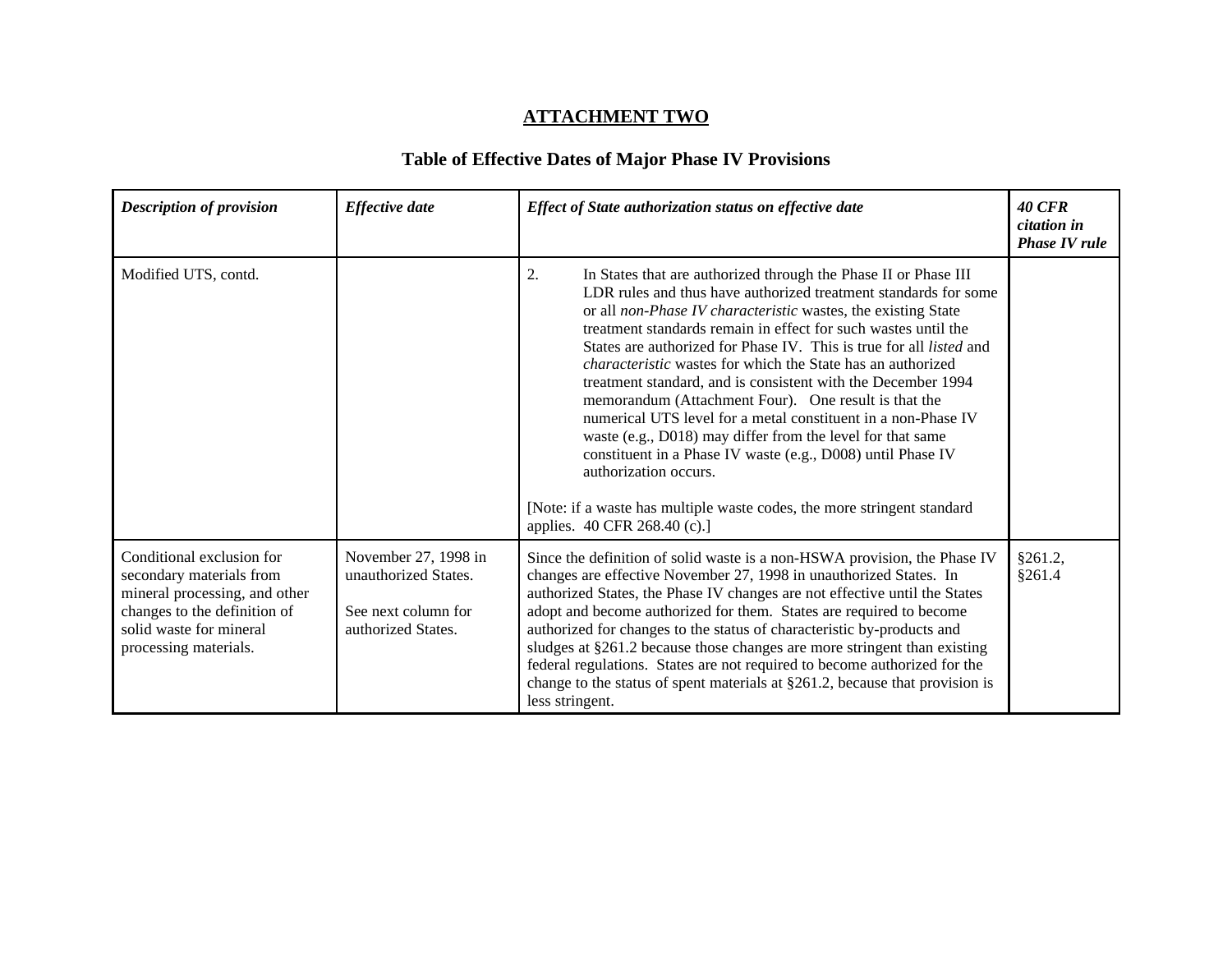| <b>Description of provision</b>          | <b>Effective date</b>                                                                | Effect of State authorization status on effective date                                                                                                                                                                                                                                                                                                                                                                                                                                                                                                                                      | <b>40 CFR</b><br>citation in<br><b>Phase IV rule</b> |
|------------------------------------------|--------------------------------------------------------------------------------------|---------------------------------------------------------------------------------------------------------------------------------------------------------------------------------------------------------------------------------------------------------------------------------------------------------------------------------------------------------------------------------------------------------------------------------------------------------------------------------------------------------------------------------------------------------------------------------------------|------------------------------------------------------|
| Wood preserving wastewater<br>exclusion. | May 26, 1998 in<br>unauthorized States.<br>See next column for<br>authorized States. | Since the provision is deregulatory, EPA used a good cause finding to set<br>a shorter date than the six months usually allowed for compliance. In<br>unauthorized States, the exclusion was effective upon publication of the<br>Phase IV rule. In States that are authorized for the definition of solid<br>waste (50 FR 614, January 4, 1985), the exclusion is not effective until the<br>State adopts it and is authorized for it. However, States are not required to<br>become authorized for the exclusion because it is a less stringent<br>requirement than existing regulations. | \$261.4                                              |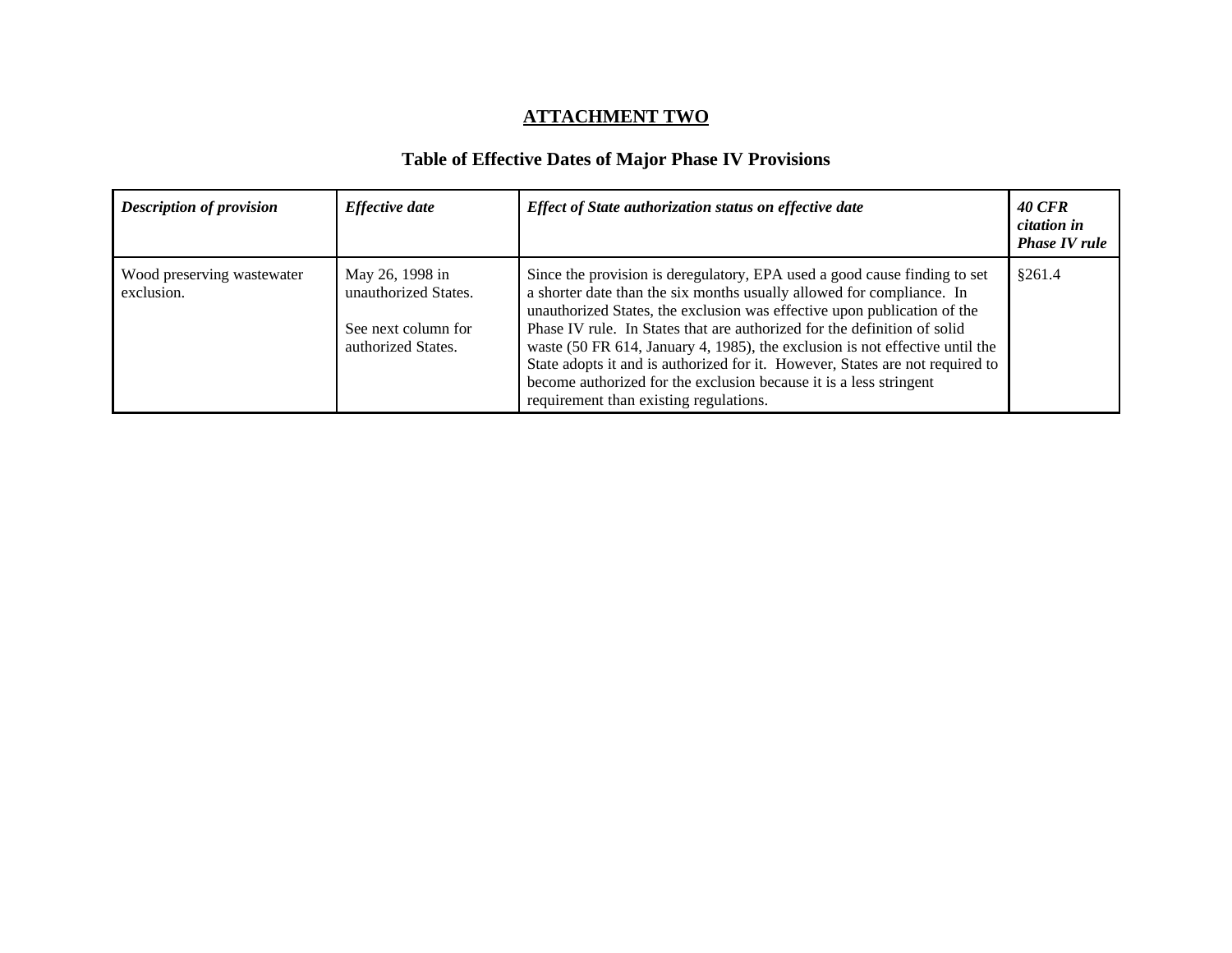| <b>Description of provision</b> | <b>Effective</b> date                                                                                                                                                                                                                        | Effect of State authorization status on effective date                                                                                                                                                                                                                                                                                                                                                                                                                                                                                                                                                                                                                                                                                                                                                                                                                                                                                                | <b>40 CFR</b><br>citation in<br><b>Phase IV rule</b> |
|---------------------------------|----------------------------------------------------------------------------------------------------------------------------------------------------------------------------------------------------------------------------------------------|-------------------------------------------------------------------------------------------------------------------------------------------------------------------------------------------------------------------------------------------------------------------------------------------------------------------------------------------------------------------------------------------------------------------------------------------------------------------------------------------------------------------------------------------------------------------------------------------------------------------------------------------------------------------------------------------------------------------------------------------------------------------------------------------------------------------------------------------------------------------------------------------------------------------------------------------------------|------------------------------------------------------|
| Soil treatment standards        | Prior to adoption by<br>States of the Phase IV<br>soil treatment standards.<br>other LDR standards<br>(including Phase IV)<br>apply. See above sections<br>in this table.                                                                    | Because the soil treatment standards are less stringent then existing<br>Federal requirements, they are generally not available in authorized States<br>unless and until the States adopt the standards. To the extent they do not<br>conflict with any independent State land disposal restrictions or treatment<br>requirements, the soil treatment standards are also available in States in<br>which EPA is responsible for implementation of the LDR program as<br>follows:                                                                                                                                                                                                                                                                                                                                                                                                                                                                      | §268.49                                              |
|                                 | The soil treatment<br>standards are effective<br>only for soil:<br>$(1)$ in States not<br>authorized for the LDR<br>program; and                                                                                                             | (1) States in which EPA is responsible for implementing the land disposal<br>restriction program in its entirety. In these States, there are no authorized<br>State LDR requirements against which to assess the relative stringency of<br>the soil treatment standards. Therefore, as new HSWA requirements in a<br>non-authorized State, the soil treatment standards are effective and<br>implemented by EPA unless and until the State adopts and becomes<br>authorized for the standards.                                                                                                                                                                                                                                                                                                                                                                                                                                                        |                                                      |
|                                 | (2) in all States if the soil<br>fails the TCLP test for<br>one or more metal<br>constituent (TC metal<br>soil)<br>(3) in all States if the soil<br>is contaminated with a<br>characteristic mineral<br>processing waste<br>See next column. | (2) States that are authorized to implement the LDR program but in which<br>EPA is responsible for implementation of the land disposal restriction<br>treatment standards for certain wastes. Soil treatment standards are<br>available for soil contaminated by the wastes for which EPA is responsible<br>for implementation of land disposal restriction treatment standards,<br>provided the State does not have a treatment standard in State law that is<br>more stringent then the soil treatment standards. For example, for TC<br>metal wastes, EPA is responsible for implementing the LDR treatment<br>standards. Therefore, for TC metal soil, the soil treatment standards are<br>available. However, many States have treatment standards for metals that<br>are more stringent than the soil treatment standards; in this case the more<br>stringent State treatment standards would control in lieu of the federal soil<br>standards. |                                                      |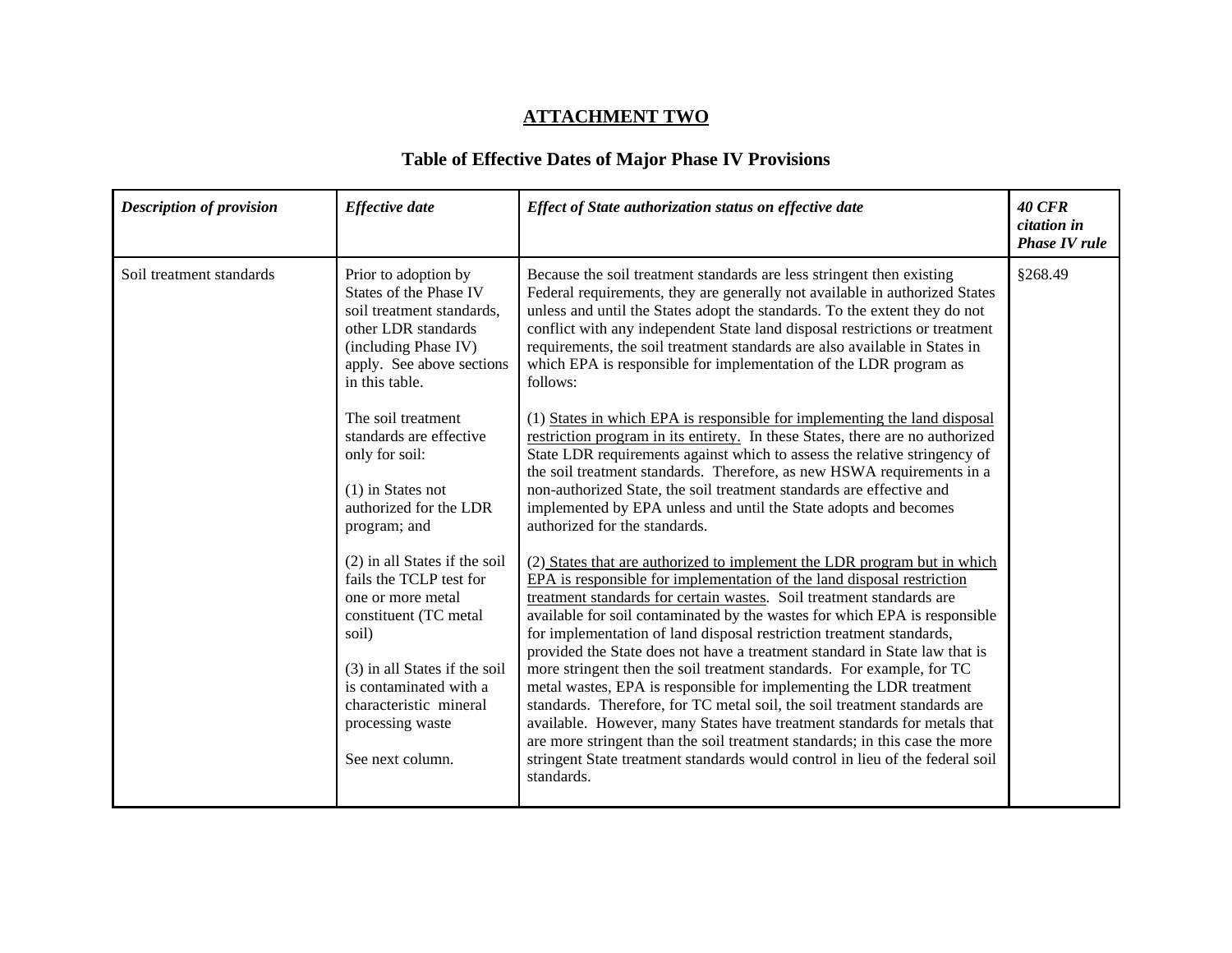| <b>Description of provision</b> | <b>Effective</b> date | Effect of State authorization status on effective date                                                                                                                                                                                                                                                                                                                                                                                                                                                                                                                                                                                                                                                                                                                                                                                                                                                      | <b>40 CFR</b><br><i>citation in</i><br><b>Phase IV rule</b> |
|---------------------------------|-----------------------|-------------------------------------------------------------------------------------------------------------------------------------------------------------------------------------------------------------------------------------------------------------------------------------------------------------------------------------------------------------------------------------------------------------------------------------------------------------------------------------------------------------------------------------------------------------------------------------------------------------------------------------------------------------------------------------------------------------------------------------------------------------------------------------------------------------------------------------------------------------------------------------------------------------|-------------------------------------------------------------|
| Soil standards, contd.          |                       | For example, the soil treatment standard for lead is 90% reduction or 7.5<br>ppm (whichever is less stringent), but many States have a treatment<br>standard for lead of 5 ppm (which they adopted from the LDR Third Third<br>rule). In this case, the more stringent State treatment standard of 5 ppm<br>would apply to TC characteristic levels of lead in contaminated soil unless<br>and until the State adopted the soil treatment standards. Note, soil<br>contaminated with TC metal wastes must meet LDRs for underlying<br>hazardous constituents in all States.<br>[Note: if a State becomes authorized only for Phase II and not yet for<br>Phase IV, the soil standards for D012 -D043 in Phase IV (i.e., 10 X UTS<br>or 90% reduction) will be superseded at the time of authorization by the<br>Phase II treatment standards, which provide no special standards for<br>contaminated soils. |                                                             |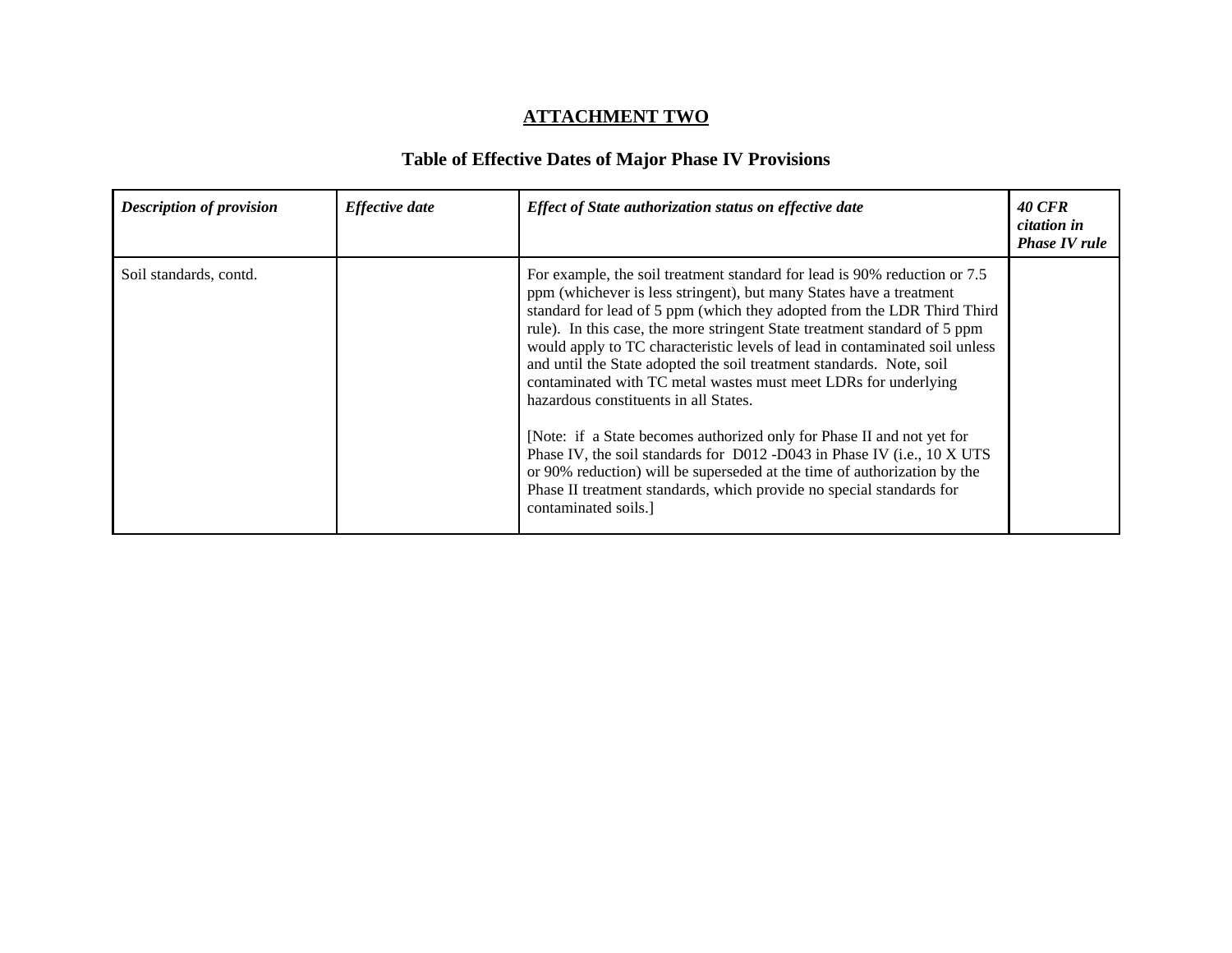### **ATTACHMENT THREE**: **Considerations Bearing Upon the Effective Dates of RCRA Rules**

A number of competing considerations come into play in determining the effective dates of RCRA rules. These involve not only the normal practice of EPA regarding the effective dates of regulations we adopt, but also consideration of whether: (1) the regulation is promulgated under the Hazardous and Solid Waste Amendments of 1984 (HSWA); (2) the regulation is new or modifies previous regulations that may or may not have already been adopted by a State and for which the State has (or has not yet) been authorized; and (3) the regulation is more or less stringent than any preceding regulation it may modify. The discussion below should provide you with the general framework for how these factors apply to various scenarios, including those presented in the Phase IV final rule, 63 FR 28556 (May 26, 1998). More specific guidance on the effective dates of major Phase IV requirements is provided in Attachments One and Two.

#### Effective dates of RCRA regulations in general

RCRA rules normally take effect six months after they are published, as provided in RCRA section 3010 (b). However, under that provision, EPA may establish a shorter effective date where there is good cause to do so. In addition, other statutory provisions -- among them, the LDR provisions -- mandate particular effective dates.

#### Effective dates of RCRA regulations in unauthorized States

In the small number of States and territories that are not authorized for any part of the RCRA program, RCRA regulations take effect on the effective date stated in the rule, and are implemented exclusively by EPA. This is true for both non-HSWA and HSWA regulations and for EPA modifications to those regulations, regardless of whether the modification makes the original regulation more or less stringent. A regulation in this category goes into effect on the date specified in the final rule.

More commonly, a State or territory will be authorized for some parts of the RCRA program, but not others. These States are typically referred to as "base-program authorized." In a base-program authorized State, the effective dates of new RCRA regulations are governed primarily by whether the regulation is promulgated under a HSWA or non-HSWA statutory provisions, as discussed below.

Authorized States implement the authorized State RCRA program in lieu of the Federal RCRA program. However, sometimes a base-program authorized State or territory may have adopted a new RCRA regulation but not yet received authorization to implement the regulation. This means the State would implement the State program, including any new RCRA regulations it may have adopted, and, at the same time, EPA would implement any parts of the Federal program for which the State is not yet authorized, subject to two main factors: (1) whether a regulation is promulgated under HSWA or under non-HSWA statutory provisions; and (2) whether a new regulation is more or less stringent than existing regulations. These two factors are discussed below. Generally speaking, however, under RCRA EPA does not preempt more stringent State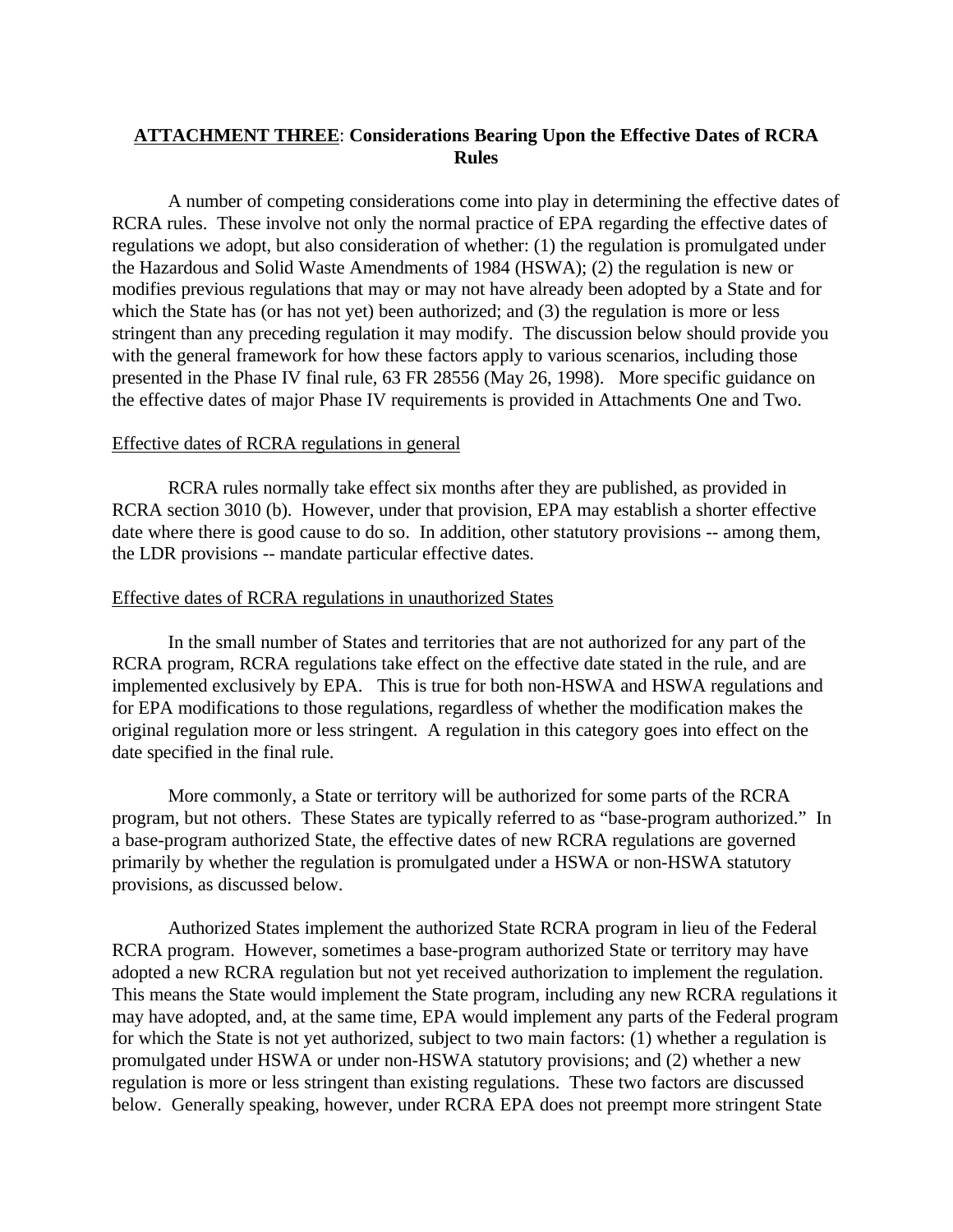requirements so the more stringent of the State or Federal program applies. Thus, modifications to Federal requirements that make the requirements less stringent, such as the soil treatment standards, are not effective in any State that has either adopted or become authorized for more stringent treatment standards (such as the treatment standards in the Third Third LDR rule) unless and until the State adopts the modified regulations.

#### Effective dates of non-HSWA regulations in authorized States

Non-HSWA regulations are those that implement portions of RCRA enacted prior to the 1984 Hazardous and Solid Waste Amendments (HSWA). If a State is authorized for the RCRA program and EPA promulgates a *new, non-HSWA requirement,* the requirement does *not* become effective in the authorized State at the time specified in the promulgated regulation. Rather, the authorized State must adopt the regulation and receive EPA authorization for the new, non-HSWA regulation before it becomes effective in that State. (RCRA section 3006(b) and 40 CFR 271.3 (b).) Similarly, if a State is already authorized for a non-HSWA regulation and EPA *modifies* the federal counterpart of that regulation, the modification is not effective in that State until the State adopts and becomes authorized for it. An example of a modification to a non-HSWA requirement is the Phase IV change to the definition of solid waste for mineral processing wastes.

States are required to adopt and become authorized for modifications to non-HSWA requirements that make the regulations more stringent. Therefore, all modifications that make the federal program *more stringent* will eventually become effective in all States. However, if a modification makes the federal regulation *less stringent* than the existing authorized State regulation, the State is not required to change its program. (RCRA section 3009) An example of a less stringent modification to a non-HSWA requirement is the new Phase IV exclusion from RCRA for recycled wastewaters from wood preserving.

#### Effective dates of HSWA regulations in authorized States

 In contrast to the case of non-HSWA regulations, when EPA promulgates a *new HSWA requirement* (such as new LDR treatment standards for a waste that had none before), the new HSWA requirement takes effect in all States on the effective date stated in the rule, and is implemented exclusively by EPA until States become authorized for it. (RCRA section 3006 (g)). Also in contrast to the case of non-HSWA regulations, when EPA *modifies* a HSWA regulation to make it *more stringent*, the modification goes into effect on the effective date stated in the rule (and under EPA implementation) *regardless of the State's authorized status or program*. An example is the part of the Phase IV rule requiring that underlying hazardous constituents meet LDRs in a characteristic waste for which a treatment standard already exists. But, as with modifications to non-HSWA regulations, if the HSWA modification is *less stringent* than a State's authorized program, an authorized State may choose not to adopt the federal change and EPA will not implement the less stringent federal regulation in that State.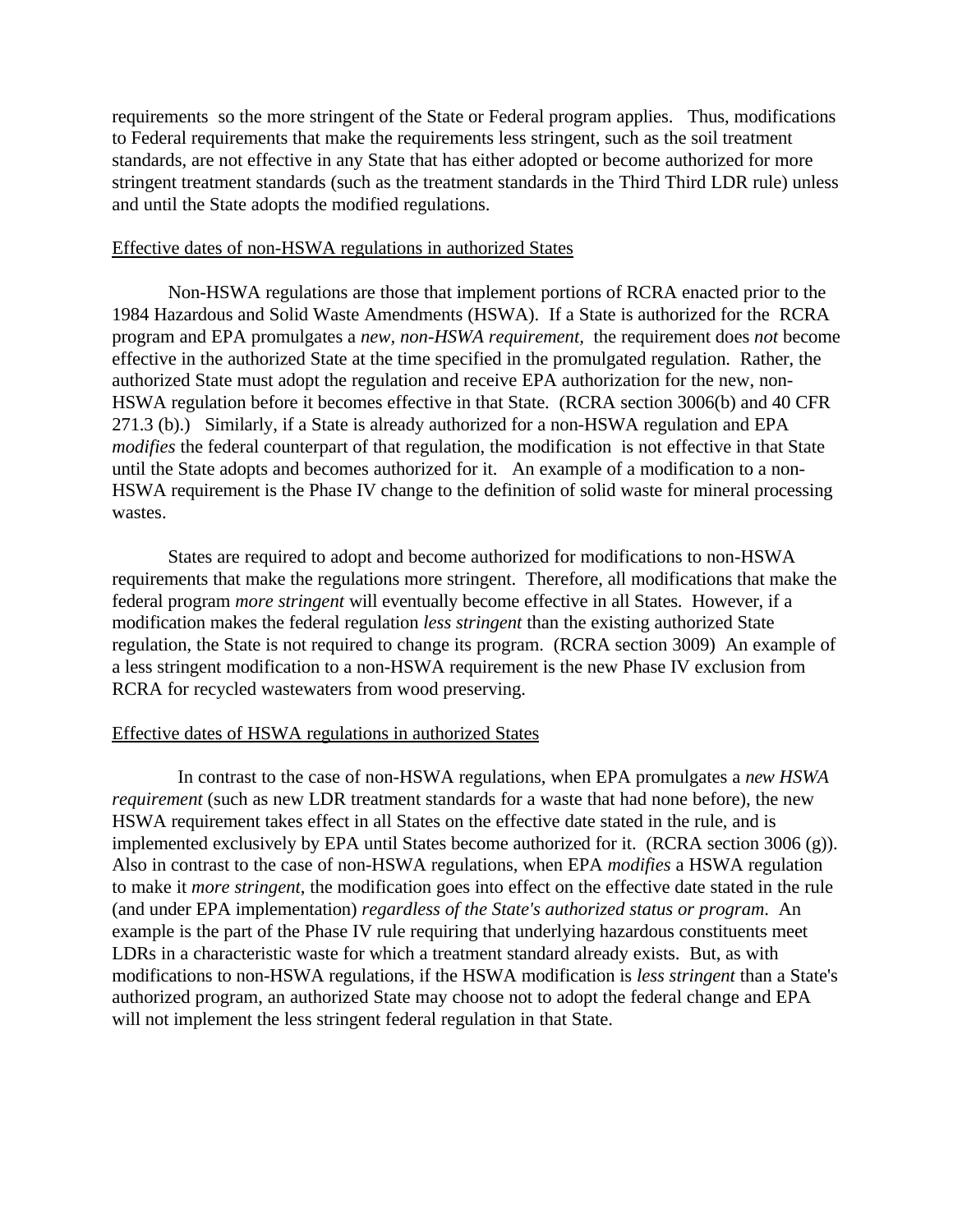#### Effective dates of LDR regulations

As noted above, the RCRA statute provides for particular effective dates for some types of EPA regulations. One such provision is RCRA section 3004 (h) (1), which states that Land Disposal Restriction prohibitions and treatment standards ordinarily are to take effect immediately, or at the first time (not to exceed two years) that treatment capacity is available. EPA has typically made LDR prohibitions and treatment standards effective within 90 days of promulgation, the 90 days serving as a period during which administrative arrangements for treatment are finalized, i.e., the period it takes for treatment capacity to become available as a practical matter.

### Special case of effective dates when EPA changes LDR treatment standard levels --the EPA Guidance Memorandum of December 19, 1994

Shortly after EPA promulgated the Universal Treatment Standards (UTS) in the Phase II LDR rule, the Agency issued a guidance memorandum dated December 19, 1994 stating that when EPA changes only numerical treatment standard levels, the changes can be regarded as neither more nor less stringent for State authorization purposes (Attachment 4). For States authorized for the Phase II rule, the memorandum indicates that an existing authorized State treatment standard will continue to apply unless and until a State chooses to adopt the new federal LDR numerical standard . (Of course, the 1994 guidance memorandum has no application in unauthorized States.)

#### Application of the December 1994 Guidance Memorandum to the Phase IV final rule

The situation just described, in which EPA changes the numerical treatment standard levels for wastes with existing State-authorized treatment standards, is in contrast to the case in which EPA establishes, for a class of wastes, an entire set of new Land Disposal Restrictions that goes beyond mere changes in required constituent concentration levels. The Phase IV rule presents both situations and therefore some additional explanation is needed for how the approach in the 1994 memorandum applies to Phase IV.

For the TC metal and characteristic mineral processing wastes ("Phase IV wastes"), EPA promulgated a new set of LDRs including new prohibitions for some of the wastes (a subset of the TC metal wastes were already prohibited in the Third Third LDR rule), a new requirement that underlying hazardous constituents meet UTS for all wastes in the set, and revised UTS for metal hazardous constituents. EPA views these regulations, which are essentially inseparable, as an entire set of new and more stringent LDRs for the purposes of determining State authorization requirements and effective dates. Therefore, this set of more stringent, HSWA LDR regulations apply in all States 90 days after publication of Phase IV and are implemented by EPA until States become authorized. The other situation, the one in which only the numerical levels change, occurs in Phase IV as well because EPA modified the UTS for metal constituents in all wastes, based on new data. Some of those wastes, of course, have existing authorized treatment standards, for example, D018 through D043 organic TC wastes with underlying hazardous metal constituents in States authorized for the Phase II LDR rule, plus metal constituents in listed wastes. Therefore, under the approach taken in the 1994 memorandum, the Phase IV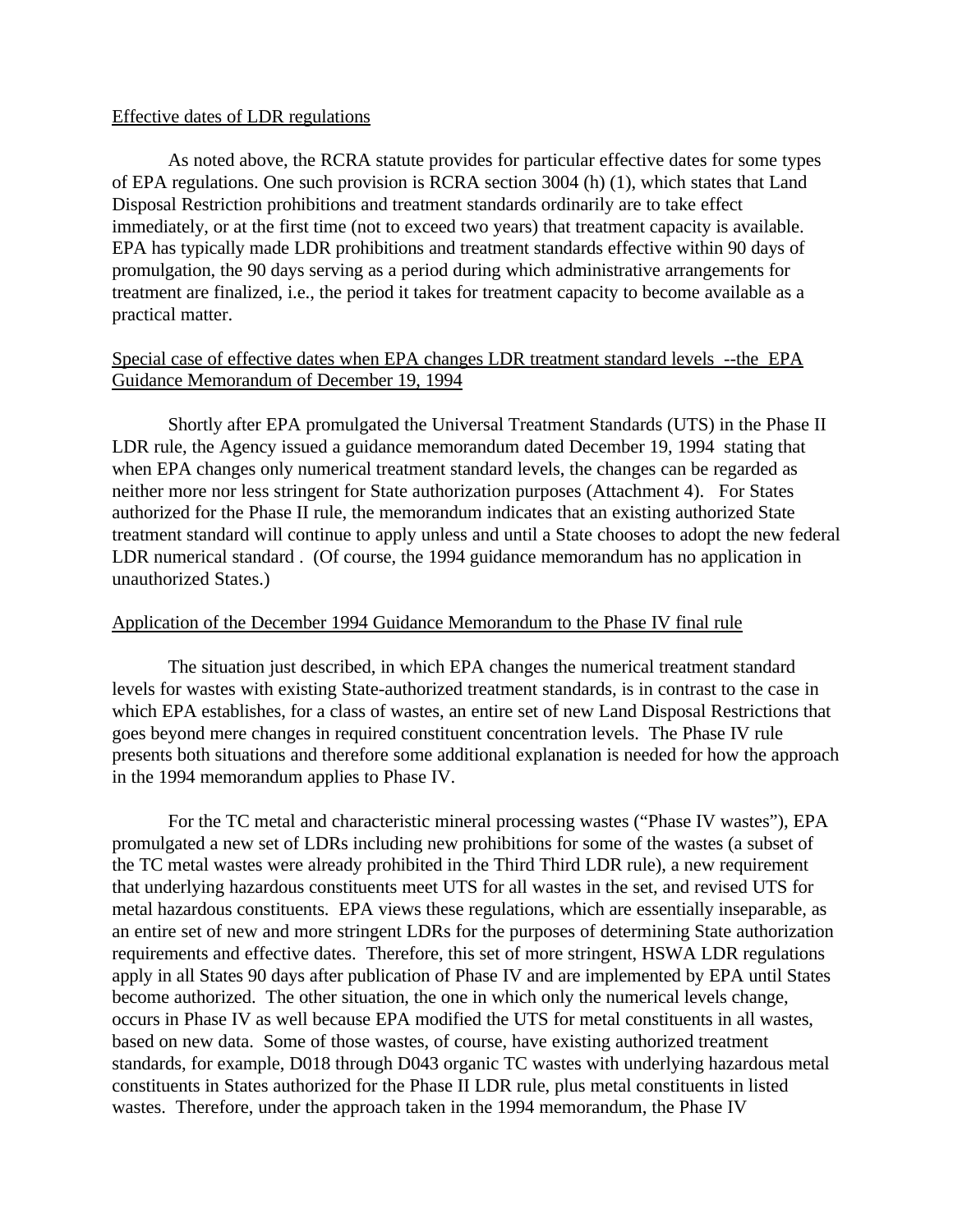modifications to UTS for metal constituents in "non-Phase IV wastes" are considered neither more nor less stringent for State authorization purposes and are not effective until a State adopts and is authorized for them. The affected "non-Phase IV wastes" are listed and characteristic metal-bearing wastes, excluding TC metal and characteristic mineral processing wastes, that have numerical treatment standards.

#### Phase IV soil treatment standards

Like all LDR treatment standards, the soil treatment standards are promulgated pursuant to HSWA. Therefore, the rules for effective dates for HSWA regulations apply but have limited impact because the soil treatment standards are generally less stringent than the treatment standards for pure hazardous wastes, which currently apply to contaminated soil. Because the soil treatment standards are generally less stringent than current Federal requirements, they will not go into effect in authorized States until the States adopt and become authorized for them - even though the soil treatment standards are promulgated pursuant to HSWA.

More specifically, if a State is authorized to implement the LDR treatment standards for any given waste or constituent, and that waste or constituent is contained in contaminated soil that is subject to LDRs, the more stringent treatment standard for the pure waste or constituent continues to apply to contaminated soil until the State adopts and becomes authorized for the soil treatment standards. Similarly, if a State has adopted, under State law, an LDR treatment standard for any given waste or constituent but has not yet received authorization for the requirement, and that waste or constituent is contained in contaminated soil that is subject to LDRs, the more stringent State requirement continues to apply until the State adopts, under State law, the soil treatment standards. This occurs because, under RCRA, EPA does not preempt more stringent State requirements, whether or not those State requirements are authorized.

Despite this convention, if a State were, through implementation of State waiver authorities or other State laws, to allow compliance with the soil treatment standards in advance of adoption or authorization, EPA would not generally consider such application of the soil treatment standards a concern for purposes of enforcement or State authorization. Thus, by using State law to waive authorized or non-authorized State requirements, a State can allow immediate implementation of the soil treatment standards without jeopardizing their RCRA authorization. (This is similar to the approach the Agency took in promulgation of the corrective action management unit rule. See 58 FR 8677, February 16, 1993.)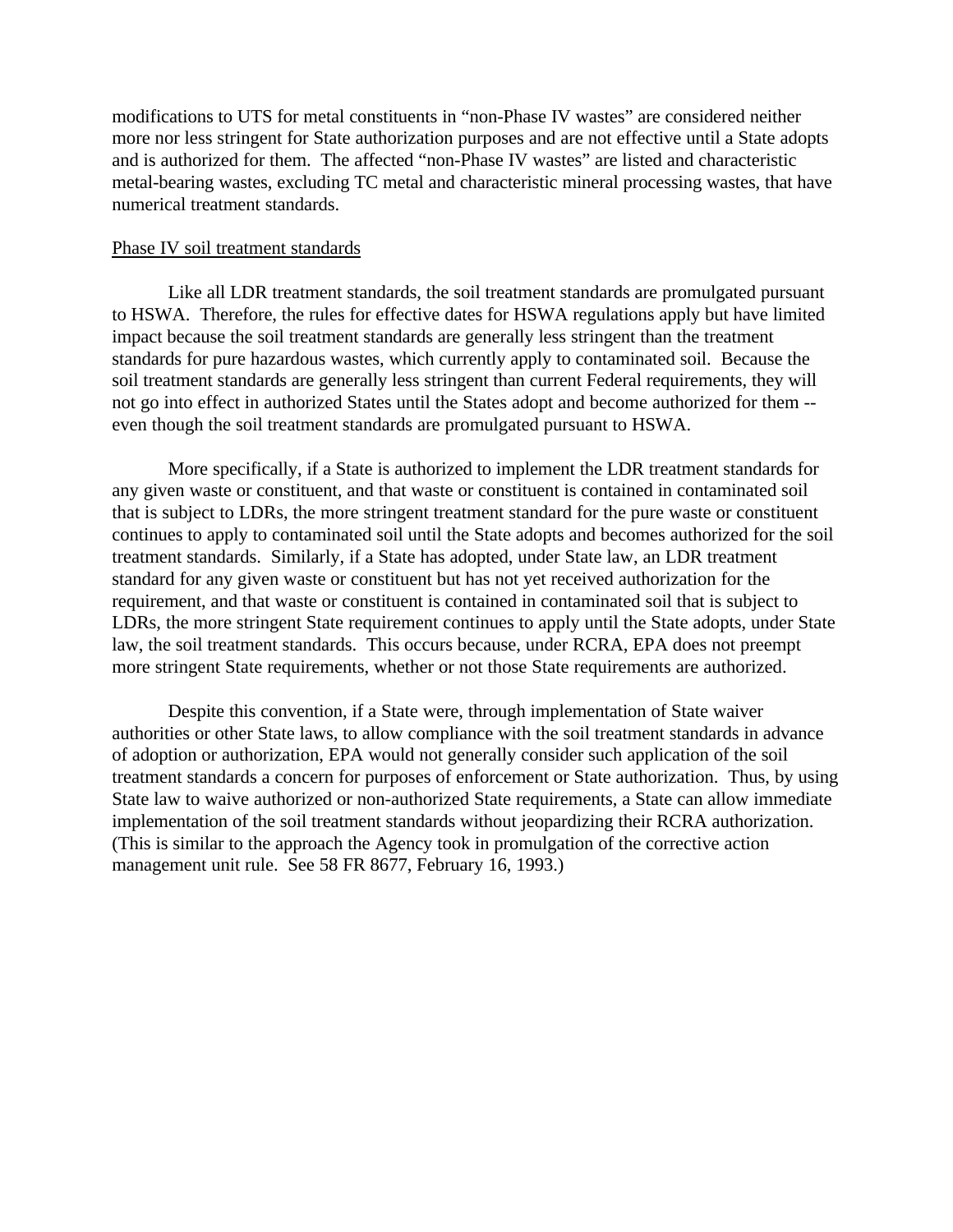#### **ATTACHMENT FOUR**

December 19, 1994

MEMORANDUM

- SUBJECT: Universal Treatment Standards Authorization Implications
- FROM: Michael Shapiro, Director /S/ Office of Solid Waste (5301)
- TO: Waste Management Division Directions Regions  $I - X$

The purpose of this memorandum is to clarify State implementation of the Universal Treatment Standards (UTS) promulgated as part of the Phase II Land Disposal Restrictions (LDR) rule (September 19, 1994, 59 FR 47980).

 As described in the Phase II LDR final rule, UTS will simplify the LDR program by establishing one set of concentration based treatment standards for each hazardous constituent, regardless of the restricted waste the constituent is a component of. This is in contrast to the previous system where treatment levels for a particular constituent could vary between different restricted wastes. EPA believes that the simplification provided by the UTS will greatly assist compliance with and enforcement of the LDR program.

The UTS are promulgated pursuant to HSWA authority, and traditionally more stringent HSWA standards are immediately effective in authorized States. In most cases, the UTS limits are the same as the previous treatment standards, while about forty percent of the standards either went up or down. In reviewing the treatment standards, we concluded that a numerical comparison exaggerates the degree of change. In particular, the differences in numerical values for many of the organic constituents actually reflect adjustments in the limits of analytical detection. Thus, actual treatment will likely continue to destroy or remove organic to nondetectable levels. Even in those cases where the numerical limits have actually changed, the technology basis has not. Therefore, the changes to the treatment standards should not be viewed as more or less stringent.

As a result, EPA has decided not to implement the UTS separately for those wastes for which the state has received LDR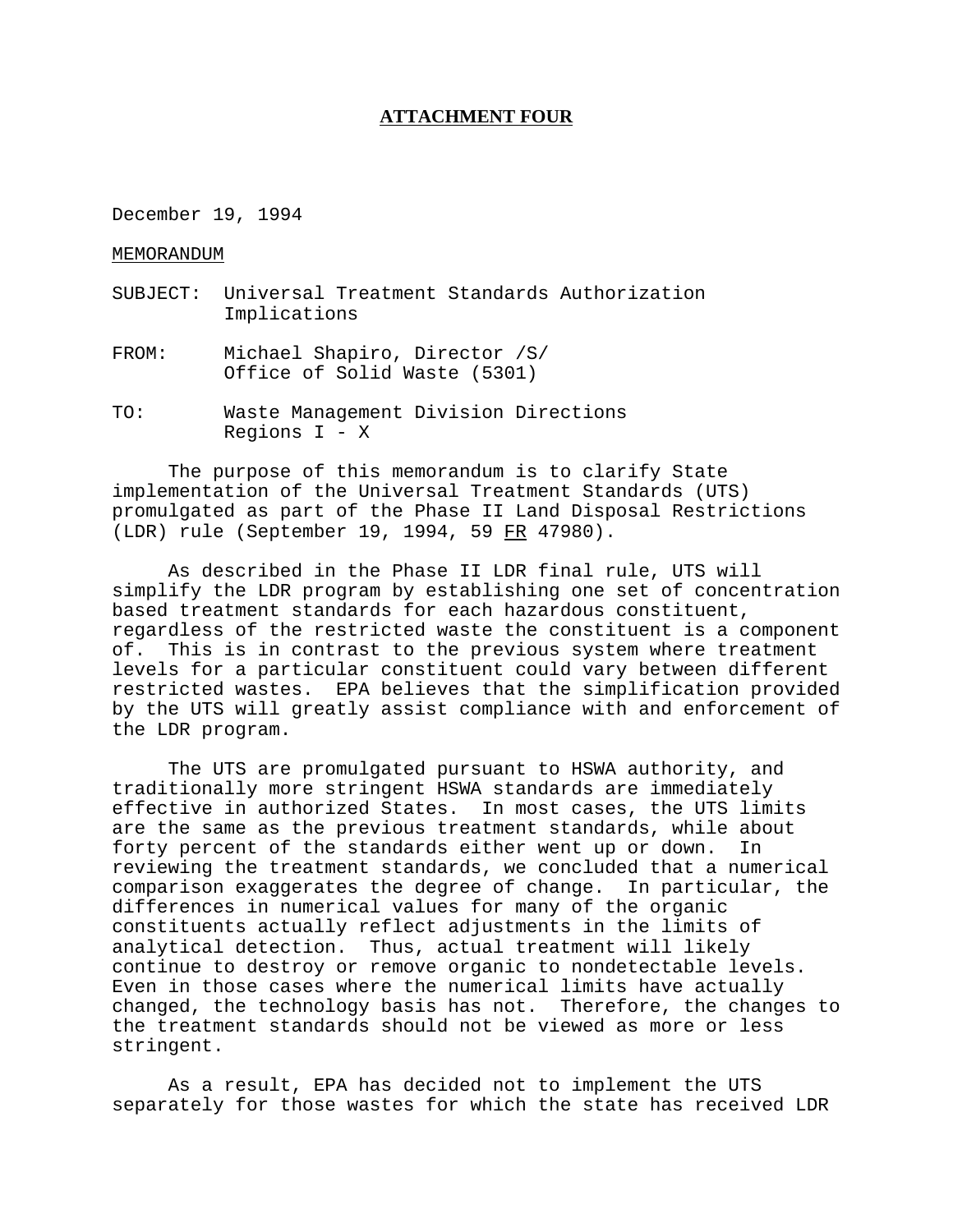authorization. Under this approach, the States authorized for some or all of the LDRs will continue to implement those portions of the program for which they are authorized, whether or not they have adopted the new standards, and, in EPA's view, the regulated industry will be subject to the state standards, regardless of whether they differ from the new UTS. EPA strongly urges states to implement the new UTS standards as quickly as possible, both for simplicity of implementation and national consistency. But, state law (as interpreted by the state) would determine which standards applied. This approach would avoid the dual regulatory problem which would occur during the time before new HSWA requirements are adopted and authorized in the State.

EPA proposed a similar approach to state adoption of HSWA rules in the Subpart S rule (55  $FR$  30860), and did not receive any negative comments. EPA believes that Congress did not intend for the authorized State program's authority to return, in part, to EPA every time EPA promulgates modifications to HSWA program requirements. At the same time, however, this memo is not relinquishing EPA's statutory responsibility to implement significant new HSWA rules in States as soon as the rules become effective. Thus, this new approach will be reserved only for areas of the hazardous waste program already authorized and regulated by the state, not new areas of HSWA regulations. For example, the September 19, 1994 Phase II rule established treatment standards for several newly listed wastes; these new requirements are immediately effective in all the States and will be enforced by EPA.

The authorization approach discussed in this memo will be available only when changes to the treatment standard occur to existing HSWA programs in States authorized for those programs. As we develop rules in the future, we will address issues of applicability of the new approach in the preamble.

EPA has a strong interest in uniformity and consistency of regulations and believes that the improvements in the UTS meet these objectives. Thus, please encourage the States in your Region to adopt and apply for authorization of the Phase II rule. States that are currently authorized for portions of the LDRs may submit an abbreviated authorization revision application to the Region for the UTS. This application should consist of a letter from the State to the appropriate Regional office, certifying that it has adopted treatment standards equivalent to the UTS for those restricted wastes which are a part of the State's authorized LDR program. The State should also submit a copy of its final rule or other authorizing authority. A revised Program Description, Memorandum of Agreement and Attorney General's statement is not necessary because the only change the State would be making is to the treatment standards it is already authorized for. We expect the Regions will be able to act